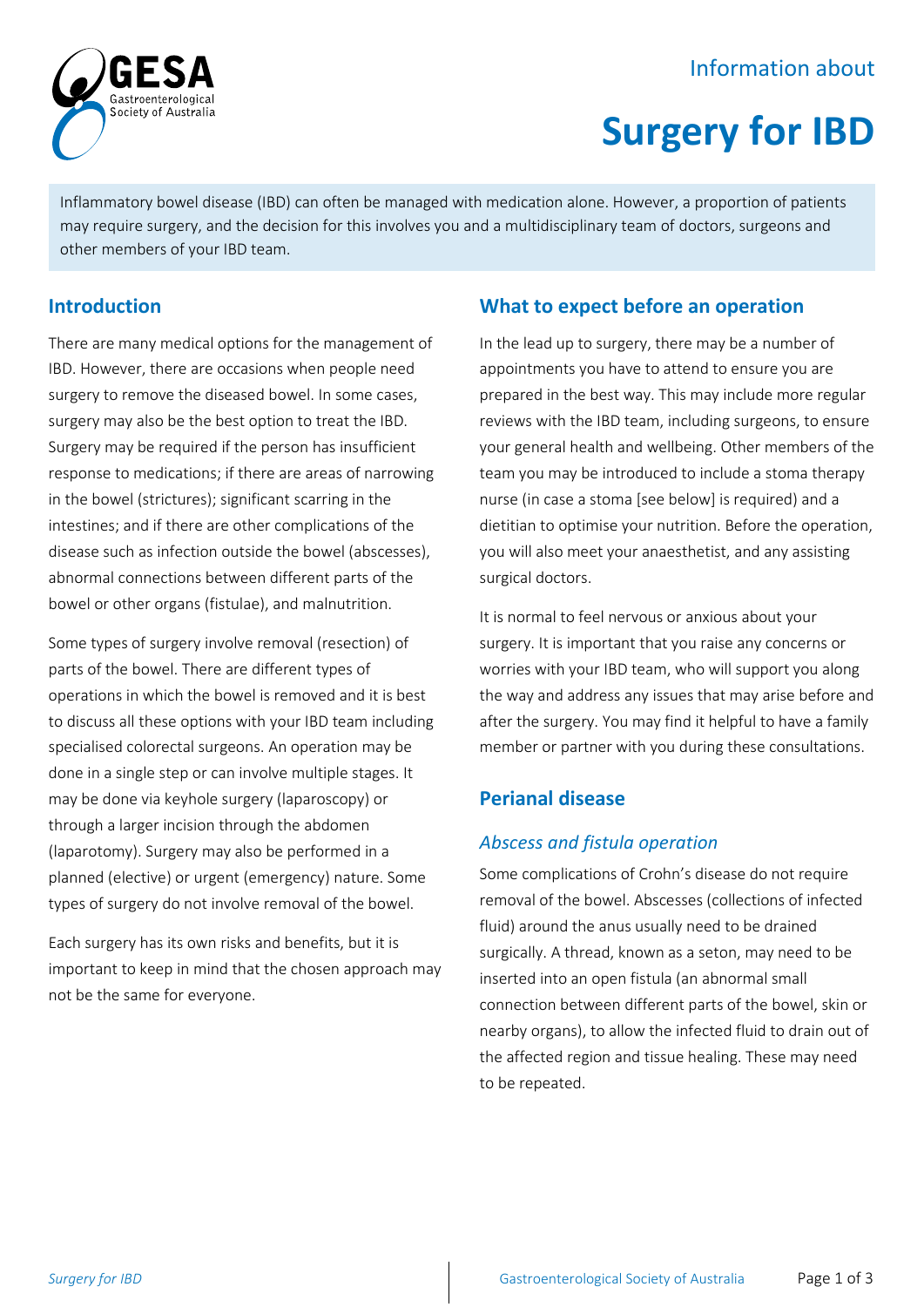### **Other important notes**

#### *Stomas*

Some people require a stoma following their surgery. A stoma is a surgically made opening in the abdominal wall to attach the small or large bowel. Bowel output then drains into a specially designed disposable collection bag. A stoma may be required in order to help with your recovery and may be temporary or permanent. Before your surgery, you should have the opportunity to discuss a stoma with your IBD team including surgeon and stomal therapy nurse. A stomal therapy nurse can discuss the different types of stomas, help you familiarise yourself with the equipment needed, and provide you with advice for optimal stoma care. You can also refer to the [Life with](https://www.gesa.org.au/education/patient-resources/)  [a Stoma information sheet.](https://www.gesa.org.au/education/patient-resources/)

#### *Advantages*

Whilst it is a challenging time, proceeding with an operation may confer a number of benefits. It is important to remember that most people feel better, and disease is often easier to control with medications, after surgery.

#### *Risks of surgery*

Like any other intervention, there will be risks associated with your surgery. It may take some time to heal from an operation. Possible complications include leakage from any section of surgically joined bowel, infection and bleeding. Some people may need further procedures to fix any complication(s). You should feel free to discuss any questions, concerns, or alternatives to your surgery with your IBD team.

#### *Bowel function and your IBD after surgery*

The effect of surgery on bowel function can vary depending on the type of surgery and your disease. In some patients, bowel function may not become completely normal, and additional treatments like physiotherapy or other medications may be required. It is important to understand that medications to treat your IBD may still be required to reduce your chances of IBD recurrence.

#### *Nutrition before and after surgery*

Having good nutritional status before undergoing surgery is important to assist good surgical outcomes, such as a short hospital stay, fast recovery of bowel function and reducing risk of post-surgical complications. Often, medical nutrition drinks are recommended for 7-10 days leading up to planned surgery to optimise nutritional status to improve surgical outcomes. In people with Crohn's disease, a period of exclusive enteral nutrition (EEN) before planned surgery may also be recommended to improve both nutrition and reduce active disease. This may be used in preference to corticosteroids.

After surgery, your surgeon will gradually allow you to restart oral intake. Some patients may have narrowing at the join of the bowel due to swelling, and require a shortterm low fibre diet to allow the site to heal and bowel movements to start. Your surgeon and dietitian will guide the degree and timeframe for fibre restriction, if needed.

#### **Glossary of terms for different surgeries**

There may be many new terms that you encounter in the lead up to your surgery. Some common surgeries performed for IBD are outlined below. These are understandably complex and should be discussed with your surgeon.

- **Surgical resection:** if a diseased area is very extensive or too damaged, it may be removed surgically (resection). The two healthy ends are then joined up ('an anastomosis). There are different terms for this surgery depending on which part of the bowel is removed.
- **Stricturoplasty:** procedure involving opening up narrowed segments of the bowel with a surgical cut to widen the narrowed segment and unblock the bowel. No bowel is removed during this surgery.
- **Ileocaecal resection/ileocaecectomy:** removal of the last part of the small bowel (terminal ileum) and the first part of the large bowel (caecum).
- **Right hemicolectomy:** removal of the right side of the colon (the ascending colon) allowing for joining up of the remainder of the large bowel.
- **Colectomy with ileostomy:** removal of the large bowel (colon) and formation of a stoma by bringing the small intestine out through an opening in the abdominal wall (stoma, or ileostomy).